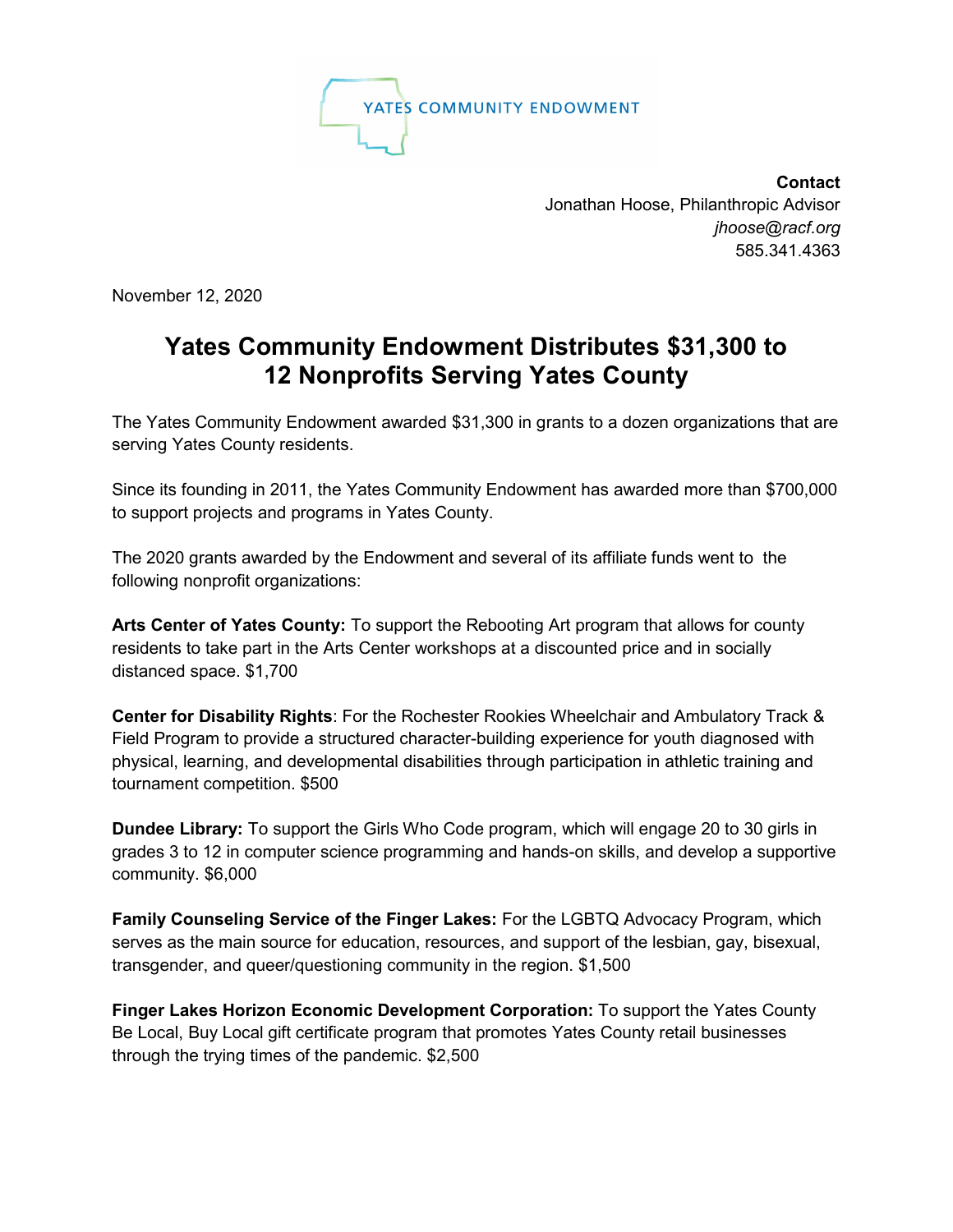

**Manor Crest Foundation:** The Communication With A Twist project is designed to increase and expand communication during the pandemic for residents of Penn Yan Manor Nursing Home and Clinton Crest Manor using electronic devices. \$5,000 (*Fully funded by the Robert F. Flickinger Memorial Fund*)

**Our Town Rocks:** This program encourages neighborhood self-reliance and furnishes continued support to promote and provide opportunities for Dundee residents of all ages to cultivate an active, healthy mind and become life-long learners. \$3,500

**Penn Yan Central School District:** For the Family Support Center, which provides free, solution-focused grief therapy to students and their families to address issues that become barriers to the functioning of a successful family. \$1,500 (*Fully funded by the Spring Hill Fund*)

**Safe Harbors of the Finger Lakes, Inc.:** For the Kids Rights to Personal Safety program, which educates Yates County children about their rights to be safe, to be heard, and to be believed. \$4,000

**Thrive to Survive:** The Building Cancer Support Services initiative focuses on improving support services for cancer patients in rural communities, with an expansion into Yates County. \$500

**Yates County History Center:** For help covering the museum's operating expenses, which are continuing to be paid while it remains closed, so that it can be a resource for the community in the future. \$2,900

**YMCA of Greater Rochester:** Supports scholarships for Yates County youth to attend Camp Cory and participate in day-long, interactive educational curricula, including STEM and leadership-infused learning for youth ages 3 to 15. \$1,700

In May, the Yates Community Endowment Advisory Board established the **Yates Emergency Relief Fund** to support nonprofits during the pandemic. More than \$141,000 has been raised from local donors along with a generous match from the Nord Family Foundation. By early November, 28 grants totaling \$131,527 had been awarded to the following 21 nonprofits serving Yates County:

- Arts Center of Yates County, \$5,000
- Catholic Charities Community Services, \$5,000
- Cornell Cooperative Extension of Yates County, \$5,000
- Dundee Central School, \$12,000 (2 grants)
- Dundee Children's Center, \$5,000
- Dundee Library, \$1,935
- EZ Kids Creativity Shell, \$2,500